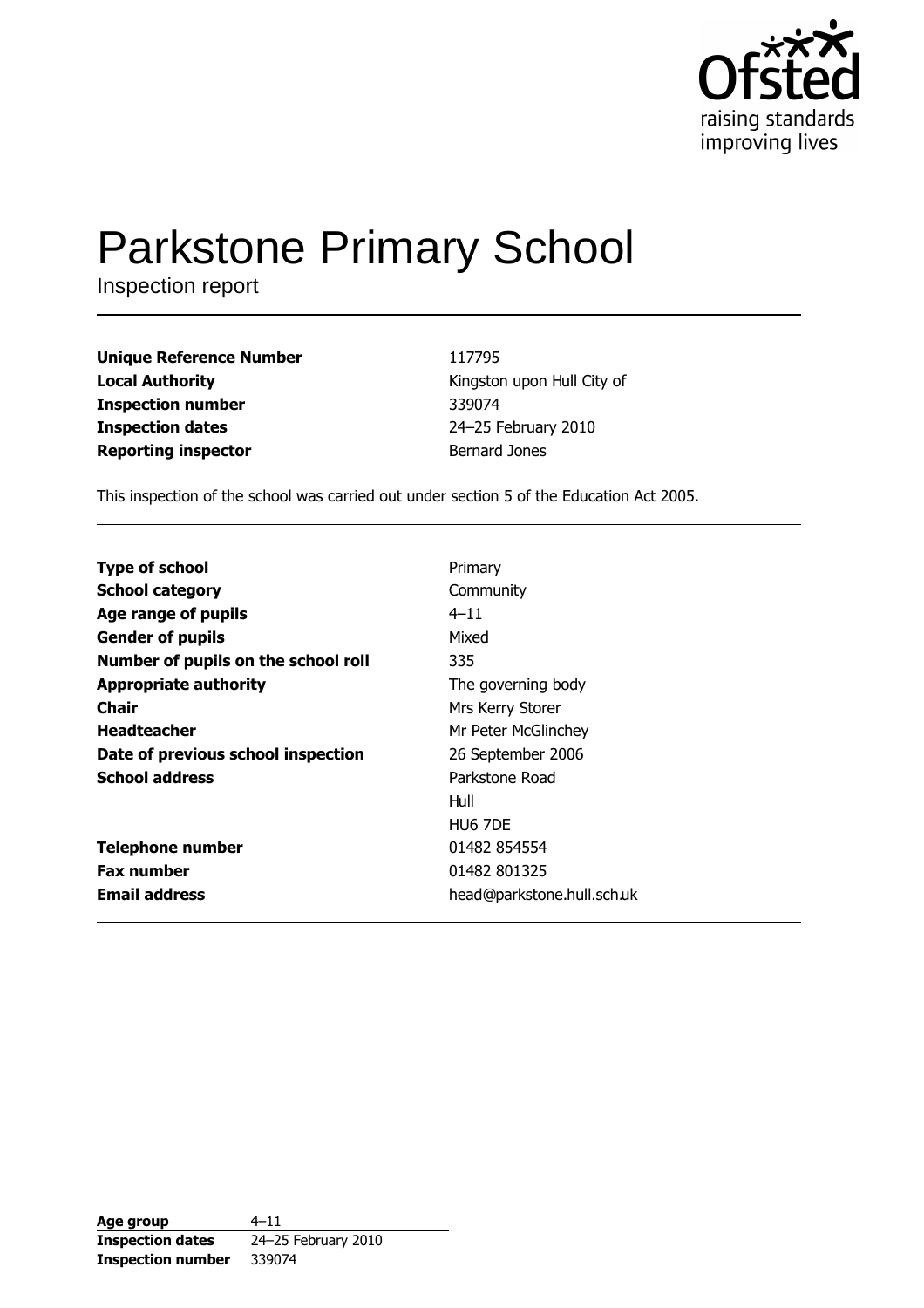The Office for Standards in Education, Children's Services and Skills (Ofsted) regulates and inspects to achieve excellence in the care of children and young people, and in education and skills for learners of all ages. It regulates and inspects childcare and children's social care, and inspects the Children and Family Court Advisory Support Service (Cafcass), schools, colleges, initial teacher training, work-based learning and skills training, adult and community learning, and education and training in prisons and other secure establishments. It rates council children's services, and inspects services for looked after children, safequarding and child protection.

Further copies of this report are obtainable from the school. Under the Education Act 2005, the school must provide a copy of this report free of charge to certain categories of people. A charge not exceeding the full cost of reproduction may be made for any other copies supplied.

If you would like a copy of this document in a different format, such as large print or Braille, please telephone 08456 404045, or email enquiries@ofsted.gov.uk.

You may copy all or parts of this document for non-commercial educational purposes, as long as you give details of the source and date of publication and do not alter the documentation in any way.

Royal Exchange Buildings St Ann's Square Manchester M2 7LA T: 08456 404045 Textphone: 0161 618 8524 E: enquiries@ofsted.gov.uk W: www.ofsted.gov.uk © Crown copyright 2010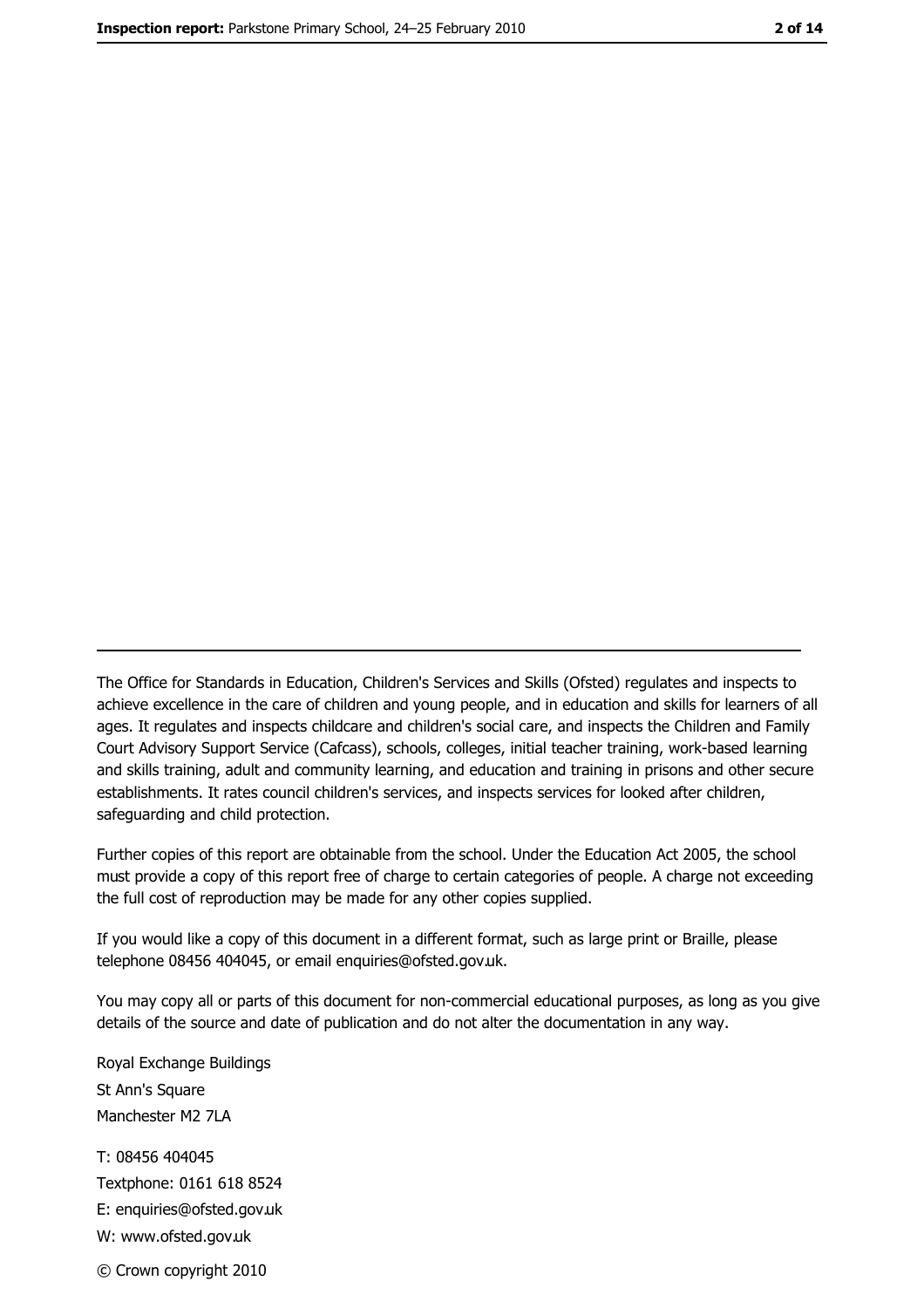# **Introduction**

This inspection was carried out by three additional inspectors, one of whom examined the school's safeguarding procedures. In looking at teaching and learning, inspectors visited 22 lessons, totalling some 15 hours in classrooms, where they observed 12 teachers, (with most being observed on two occasions). In addition, two hours were spent scrutinising a sample of pupils' work and a further hour examining a case study of a vulnerable pupil. The inspectors held meetings with the chair of governors, staff, groups of pupils, parents and the School Improvement Partner. They observed the school's work, and looked at the data on pupils' performance, including their current progress, plans for the future and records of the school's own monitoring of its performance. The responses to 97 parents' questionnaires were considered, alongside responses from staff and Key Stage 2 pupils' questionnaires.

- the achievement of pupils throughout the school to determine whether teaching is  $\blacksquare$ having sufficient impact to raise standards
- how well data are used to chart and check pupils' progress in order to identify and  $\blacksquare$ tackle underachievement
- the impact of actions taken to improve standards in mathematics and English  $\blacksquare$
- the effectiveness of leadership and management in securing higher standards through the improved use of assessment.

# **Information about the school**

Parkstone Primary School is a larger-than-average primary school. Pupils are taught in mixed-age groups throughout the school. The large majority of pupils are of White British ethnic background. There are a few pupils from different ethnic backgrounds, but none who are at an early stage in learning English. The proportion of pupils with special educational needs and/or disabilities is broadly average. The number of pupils entitled to a free school meal is also average.

The school has been awarded the Activemark, the Basic Skills Quality Mark, the Healthy School Award and Investors in People Status.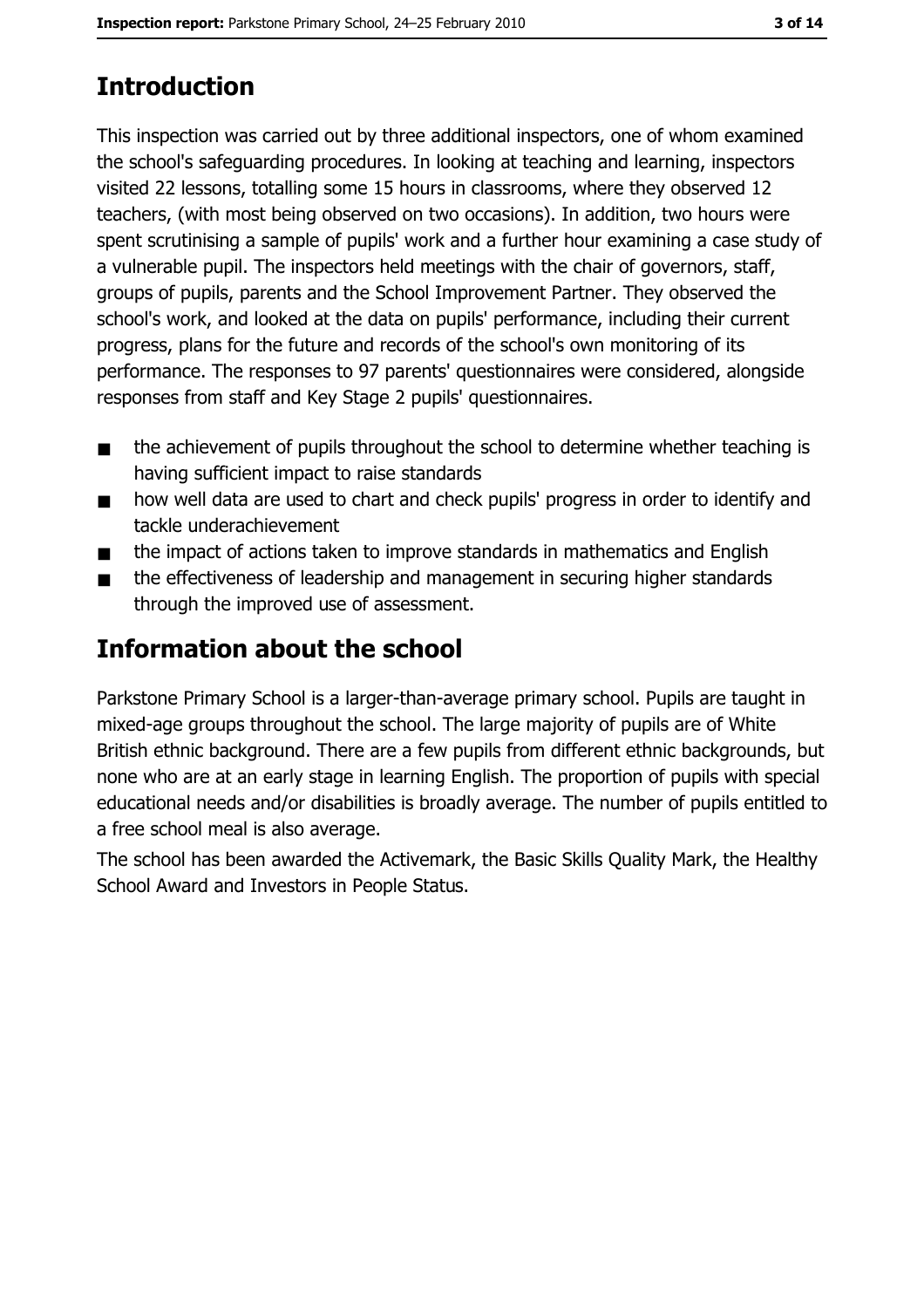# **Inspection judgements**

## Overall effectiveness: how good is the school?

#### The school's capacity for sustained improvement

## **Main findings**

This is a satisfactory school. Achievement is satisfactory overall; it is good in the Early Years Foundation Stage. Different year groups have reached varying standards since the last inspection, but pupils' progress has been largely satisfactory. Typically, standards have been just above or just below average. Current Year 6 pupils are more able and are achieving standards that are well above average in English and above average in mathematics. These pupils are achieving satisfactorily overall in relation to their starting points and significantly better than the 2009 cohort. Pupils in Years 3, 4 and 5 have weaknesses in their writing, mainly in their accurate use of punctuation and spelling and in their sentence construction. The school has rightly identified that pupils' mathematical skills in calculation and problem-solving are underdeveloped throughout Years 1 to 5. The school's strength lies in the good quality care it provides for all pupils, which has a

significant impact on their personal development. Vulnerable pupils, including those with English as an additional language and those with special educational needs and/or disabilities, benefit particularly. As a result, these pupils thrive and achieve well. Parkstone is a popular school and has the wholehearted support of its parents and carers. They appreciate the harmonious relationships that have been established, characterised by how well pupils get on together at work and at play and how well they behave in class and around the school. As a part of their drive to produce well-rounded pupils, teachers ensure that pupils feel safe and have a good understanding of how to live safely and healthily.

The school has satisfactory capacity to improve, based on mainly accurate and realistic self-evaluation and good quality planning. The headteacher is giving a clear lead in a drive to raise standards after some disappointing results in 2009. Leaders have ensured an improved and good curriculum that pupils find interesting and enjoyable. Assessment is used effectively at whole-school level, for example, in checking and charting pupils' progress and producing realistic and challenging targets. However, the data are not used as effectively to inform teachers' lesson planning to ensure that the needs of all pupils in their classes are closely met. At present, the significant proportion of satisfactory teaching is a barrier to further improvement. Not enough emphasis is placed on the progress made by different groups of pupils in lessons when evaluating teaching. In planning their lessons, teachers are not clear enough about what they expect pupils of different abilities to achieve. This contrasts with the good and outstanding teaching that does exist in the school, where these expectations are much clearer.

# What does the school need to do to improve further?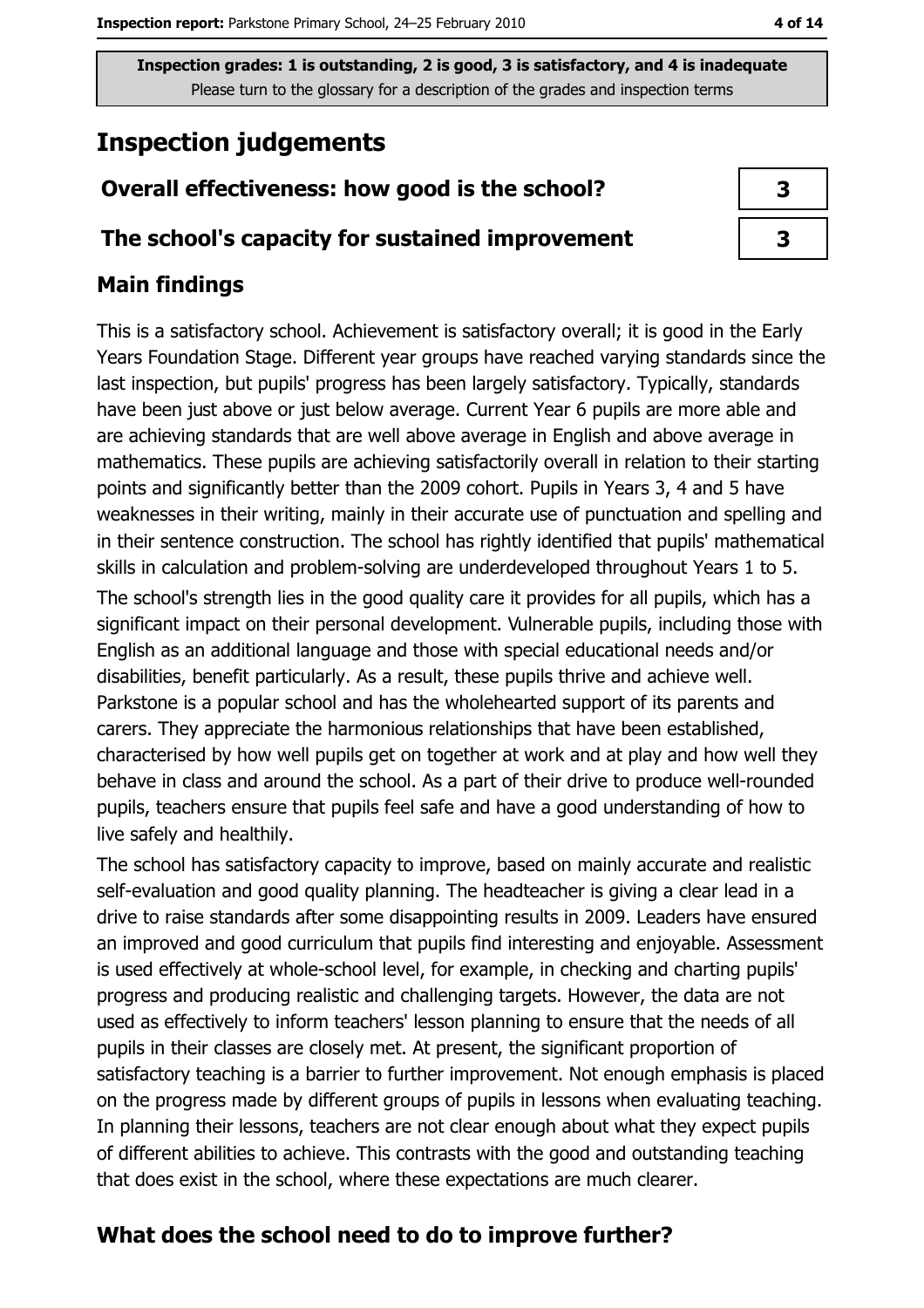- Raise achievement and improve standards in mathematics across the school, by:  $\blacksquare$
- improving pupils' skills in calculation and problem-solving in Years 1 to 5  $\blacksquare$
- ensuring a consistent approach to teaching these skills across the school.  $\blacksquare$
- Raise standards in English in Years 3 to 5, by:  $\blacksquare$
- improving skills in sentence construction  $\blacksquare$
- ensuring a consistent approach to developing pupils' accurate use of punctuation  $\blacksquare$ and spelling.
- Raise the proportion of good teaching, by:  $\blacksquare$
- identifying and spreading the good practice that exists in the school  $\blacksquare$
- ensuring teachers plan more precisely to meet the needs of different ability groups  $\blacksquare$ in their classes
- giving due importance to pupils' progress when making judgements about the  $\blacksquare$ effectiveness of teaching.
- About 40% of schools whose overall effectiveness is judged to be satisfactory may  $\blacksquare$ receive a monitoring visit by an Ofsted inspector before their next section 5 inspection.

#### **Outcomes for individuals and groups of pupils**

In most lessons, pupils' good behaviour ensures that learning takes place without undue interruption and generally makes a positive contribution to the quality of learning. Thus, pupils work well together, showing consideration for others and benefitting from sharing their experiences. They show positive attitudes and cooperate well with teachers, other adults and with their peers. They can be trusted to take responsibility in the classroom and at play and relish the opportunities to do so. Pupils make satisfactory progress in English, mathematics and science. Improvements to the curriculum are starting to have an impact, but there is further work to do across the school in developing pupils' progress in aspects of writing and mathematics.

When pupils' progress, attainment and enjoyment are taken together, their overall achievement is satisfactory. All pupils develop an appropriate range of basic academic skills, including how to use new technology. Information and communication technology (ICT) is used well by teachers and pupils to make learning more meaningful, to improve pupils' enjoyment and engagement and to help to prepare them satisfactorily for the next phase of their education. The school council plays an active role in putting forward ideas and makes a valuable contribution to the school community. Pupils have a good understanding of how to live healthily and safely. The school provides a wide range of sporting activities which attract good support from boys and girls alike. Pupils' spiritual, moral, social and cultural development is good. Pupils have a good understanding of right and wrong and they are open, welcoming and confident with visitors.

These are the grades for pupils' outcomes

3

 $1$  The grades for attainment and attendance are: 1 is high; 2 is above average; 3 is broadly average; and 4 is low.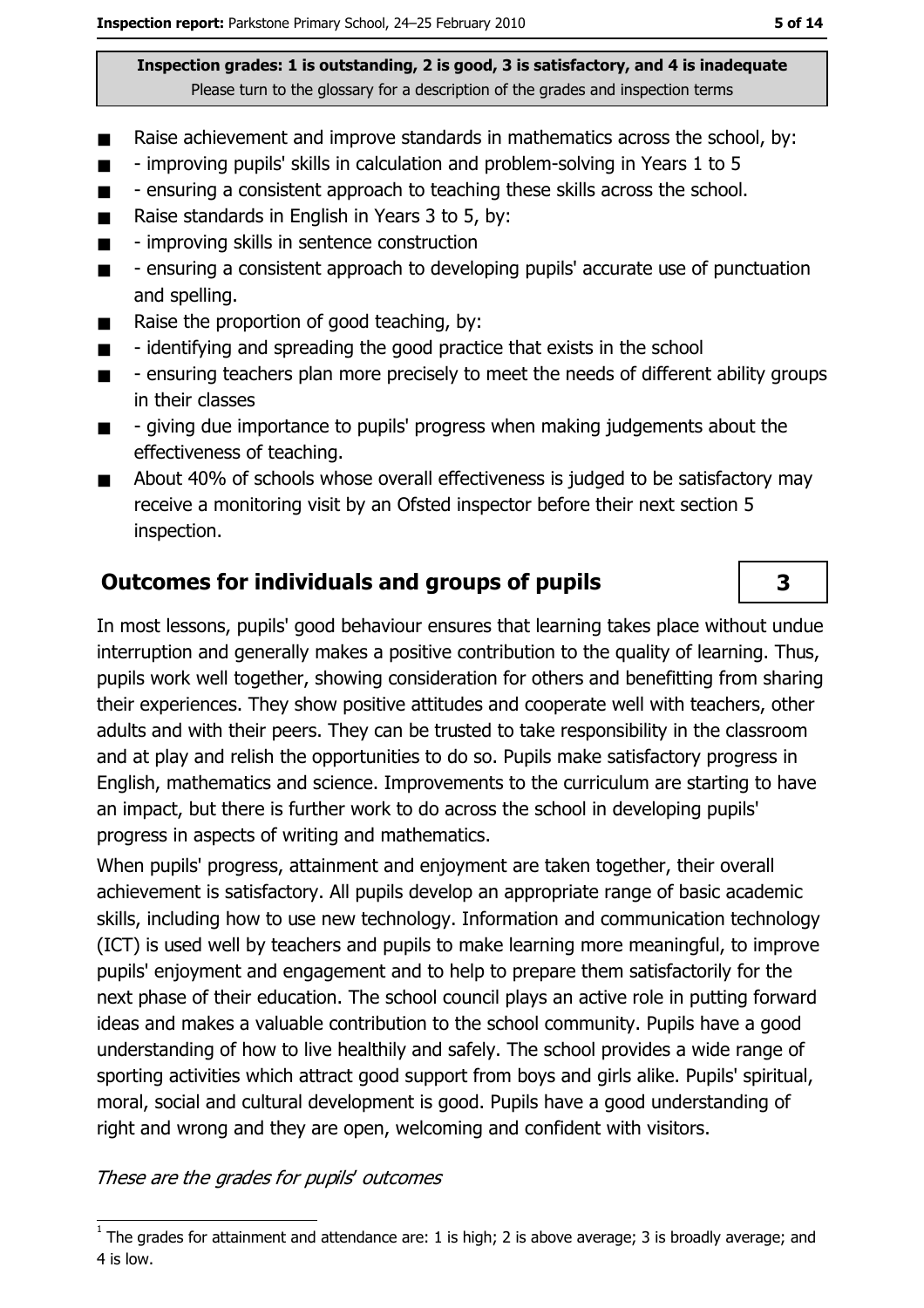| Pupils' achievement and the extent to which they enjoy their learning                                                     |   |
|---------------------------------------------------------------------------------------------------------------------------|---|
| Taking into account:<br>Pupils' attainment <sup>1</sup>                                                                   | 3 |
| The quality of pupils' learning and their progress                                                                        | 3 |
| The quality of learning for pupils with special educational needs and/or<br>disabilities and their progress               |   |
| The extent to which pupils feel safe                                                                                      |   |
| <b>Pupils' behaviour</b>                                                                                                  |   |
| The extent to which pupils adopt healthy lifestyles                                                                       |   |
| The extent to which pupils contribute to the school and wider community                                                   |   |
| The extent to which pupils develop workplace and other skills that will<br>contribute to their future economic well-being |   |
| Taking into account:<br>Pupils' attendance <sup>1</sup>                                                                   |   |
| The extent of pupils' spiritual, moral, social and cultural development                                                   |   |

#### How effective is the provision?

Overall, the quality of teaching is satisfactory. There are some common strengths. Relationships in lessons between adults and pupils are positive and help to engender good relationships between pupils. This ensures that pupils enjoy lessons and work well in pairs and groups. Teachers' use of assessment data to guide and support pupils is a growing strength in terms of informing targets and checking longer term progress. Teaching assistants are generally well deployed and make a valuable contribution to pupils' learning, particularly in their support of vulnerable pupils and those with special educational needs and/or disabilities. However, too many lessons are satisfactory rather than good because not enough emphasis is placed on planning to ensure that good progress is made by different groups of pupils. Lesson planning lacks detail about precisely what teachers expect pupils of different abilities to learn and attain.

There are effective links between the school and outside specialists to ensure good pastoral care, quidance and support. This enables vulnerable pupils to play a full part in the life of the school. The curriculum is good. There is a good range of after-school clubs, which are well supported and a real strength in music provision. These, along with the visits to places of interest and visitors to the school, make a good contribution to enriching the curriculum. The school has recently modified and improved its curriculum further, so that literacy, numeracy and ICT skills are used in other subjects across the curriculum and the impact of this is starting to be seen.

These are the grades for the quality of provision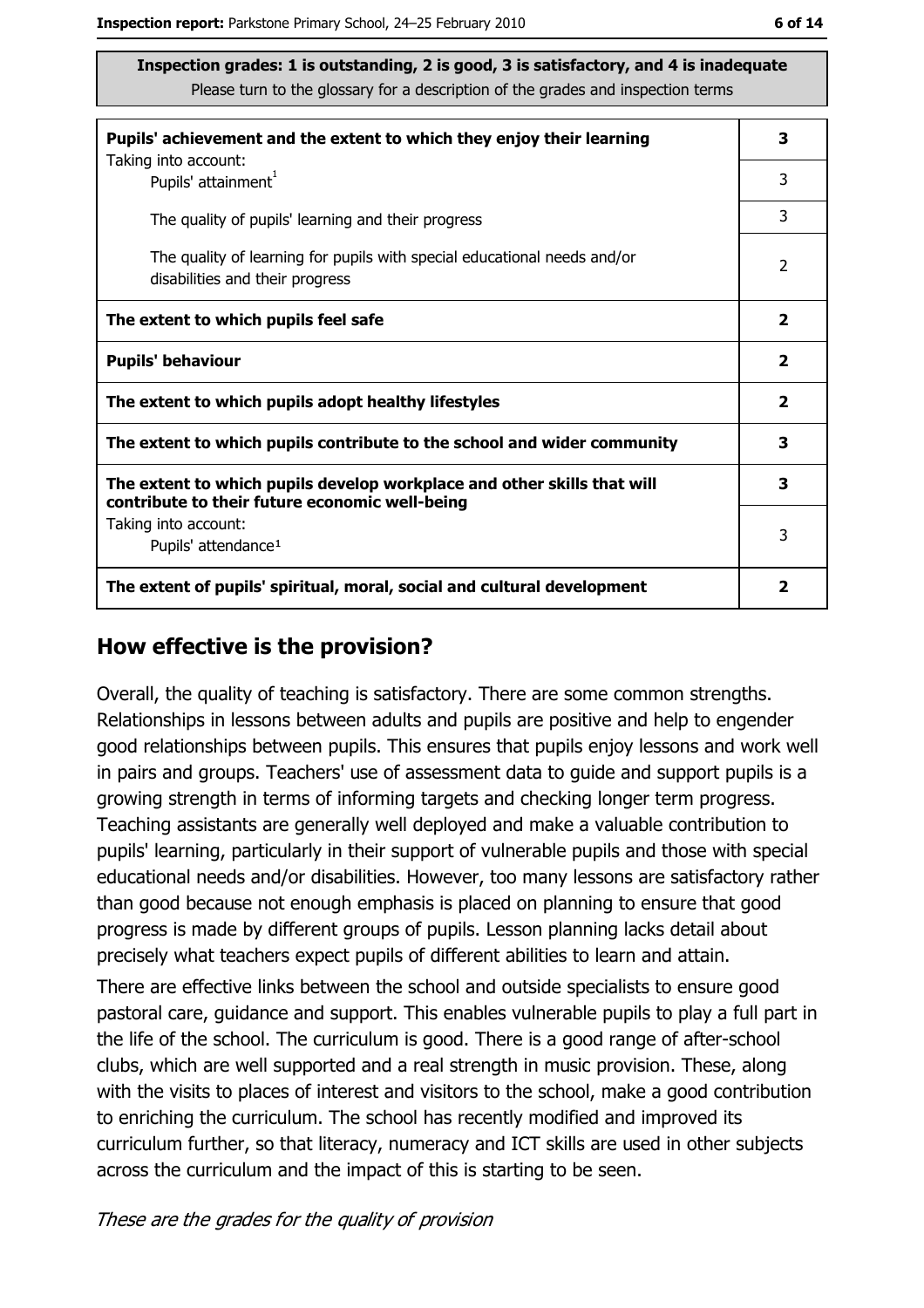| Inspection grades: 1 is outstanding, 2 is good, 3 is satisfactory, and 4 is inadequate |
|----------------------------------------------------------------------------------------|
| Please turn to the glossary for a description of the grades and inspection terms       |

| The quality of teaching                                                                                    |  |
|------------------------------------------------------------------------------------------------------------|--|
| Taking into account:<br>The use of assessment to support learning                                          |  |
| The extent to which the curriculum meets pupils' needs, including, where<br>relevant, through partnerships |  |
| The effectiveness of care, guidance and support                                                            |  |

#### How effective are leadership and management?

The headteacher has introduced a clear focus to the school's work based on raising pupils' standards and achievement. This has resulted in changes in staffing and responsibilities, which have been handled sensitively and effectively, so that there is a common purpose to secure the necessary improvement and good staff morale has been maintained. Challenging targets are in place and are mainly being met and standards are rising. The school's tradition in providing good care and support for pupils and excellent provision for its most vulnerable pupils has been retained. Governors support the school well, but do not yet challenge it sufficiently. They ensure that there is a comprehensive range of policies and high among the priorities is an appropriate emphasis on ensuring that safeguarding procedures meet requirements. The budget is used efficiently.

Partnerships with other schools are good, ensuring a flow of expertise into and from the school. There are good procedures to ensure that pupils experience equal opportunities in all aspects of their school life and the school is assiduous in tackling any form of discrimination. Pupils demonstrate satisfactory knowledge and understanding of their own and the wider community, including cultures abroad. These factors, and the satisfactory provision for community cohesion, have a positive impact on the way in which pupils of varied backgrounds interact positively with each other. As a result, pupils experience a safe, happy and caring atmosphere which is evident throughout the school.

| The effectiveness of leadership and management in embedding ambition and<br>driving improvement                                                                     |                         |
|---------------------------------------------------------------------------------------------------------------------------------------------------------------------|-------------------------|
| Taking into account:<br>The leadership and management of teaching and learning                                                                                      | 3                       |
| The effectiveness of the governing body in challenging and supporting the<br>school so that weaknesses are tackled decisively and statutory responsibilities<br>met | 3                       |
| The effectiveness of the school's engagement with parents and carers                                                                                                | $\overline{\mathbf{2}}$ |
| The effectiveness of partnerships in promoting learning and well-being                                                                                              | 2                       |
| The effectiveness with which the school promotes equality of opportunity and<br>tackles discrimination                                                              |                         |

These are the grades for leadership and management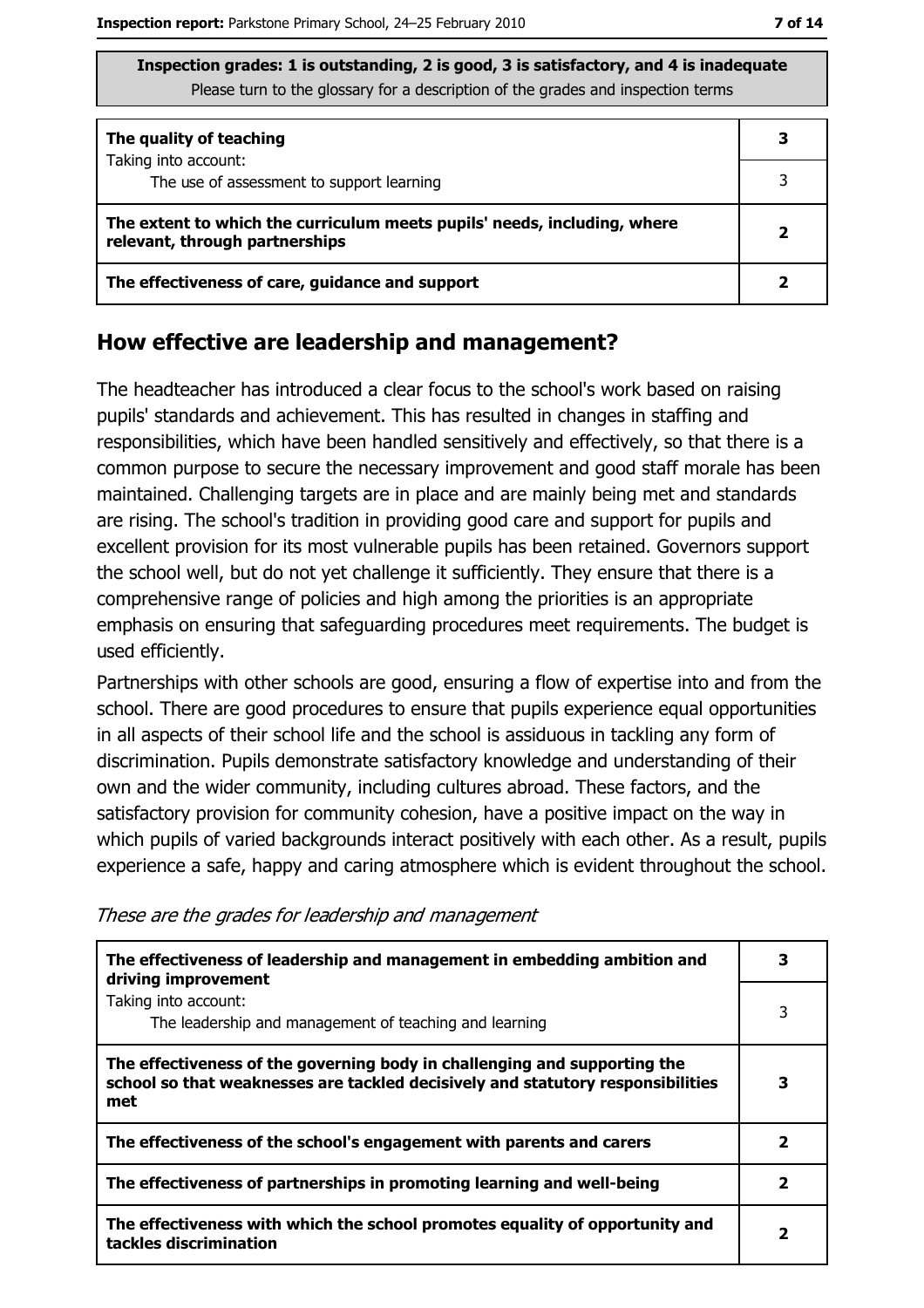| Inspection grades: 1 is outstanding, 2 is good, 3 is satisfactory, and 4 is inadequate<br>Please turn to the glossary for a description of the grades and inspection terms |   |  |
|----------------------------------------------------------------------------------------------------------------------------------------------------------------------------|---|--|
| The effectiveness of safeguarding procedures                                                                                                                               | з |  |
| The effectiveness with which the school promotes community cohesion                                                                                                        |   |  |
| The effectiveness with which the school deploys resources to achieve<br>value for money                                                                                    |   |  |

## **Early Years Foundation Stage**

Children start the Reception class with skills below those expected for their age. They make good progress and start Year 1 having reached standards expected for their age. The good links with parents and carers, as well as the good care and support given to children, help them to settle quickly and happily when they begin in the Reception class. An effective assessment system has been established and is now securely in place. The quality of teaching is good, with some outstanding practice taking place, reflecting teachers' insight into how young children learn. This ensures exciting learning experiences through which children acquire new skills and knowledge. This phase is led and managed well. All these factors have had a positive impact and provision is good. Teachers ensure that there are plenty of opportunities for children to make choices, and that daily activities include adult and child-initiated activities, both indoors and outdoors. For example, when listening to the story of 'The Hungry Caterpillar', children were encouraged to relate the words and sounds shown on the interactive whiteboard to the real apples and the toy caterpillar present, in order to make the link between the meaning of print and what it represents. However, the outdoor play area and resources, while adequate, do not provide the same level of excitement and stimulus as the classroom facilities.

| <b>Overall effectiveness of the Early Years Foundation Stage</b>                             |                |  |
|----------------------------------------------------------------------------------------------|----------------|--|
| Taking into account:<br>Outcomes for children in the Early Years Foundation Stage            |                |  |
|                                                                                              |                |  |
| The quality of provision in the Early Years Foundation Stage                                 |                |  |
| The effectiveness of leadership and management of the Early Years<br><b>Foundation Stage</b> | $\overline{2}$ |  |

These are the grades for the Early Years Foundation Stage

## **Views of parents and carers**

Parents and carers are very supportive of the school. They praise the school and its staff for the ways in which their children are helped to enjoy school and learn how to respect other people. The inspection confirmed that the school works hard to engage parents and carers and has good systems in place for them to meet with staff. No common concerns were expressed, although a few individual parents described particular problems they had experienced. Parents and carers are aware of their children's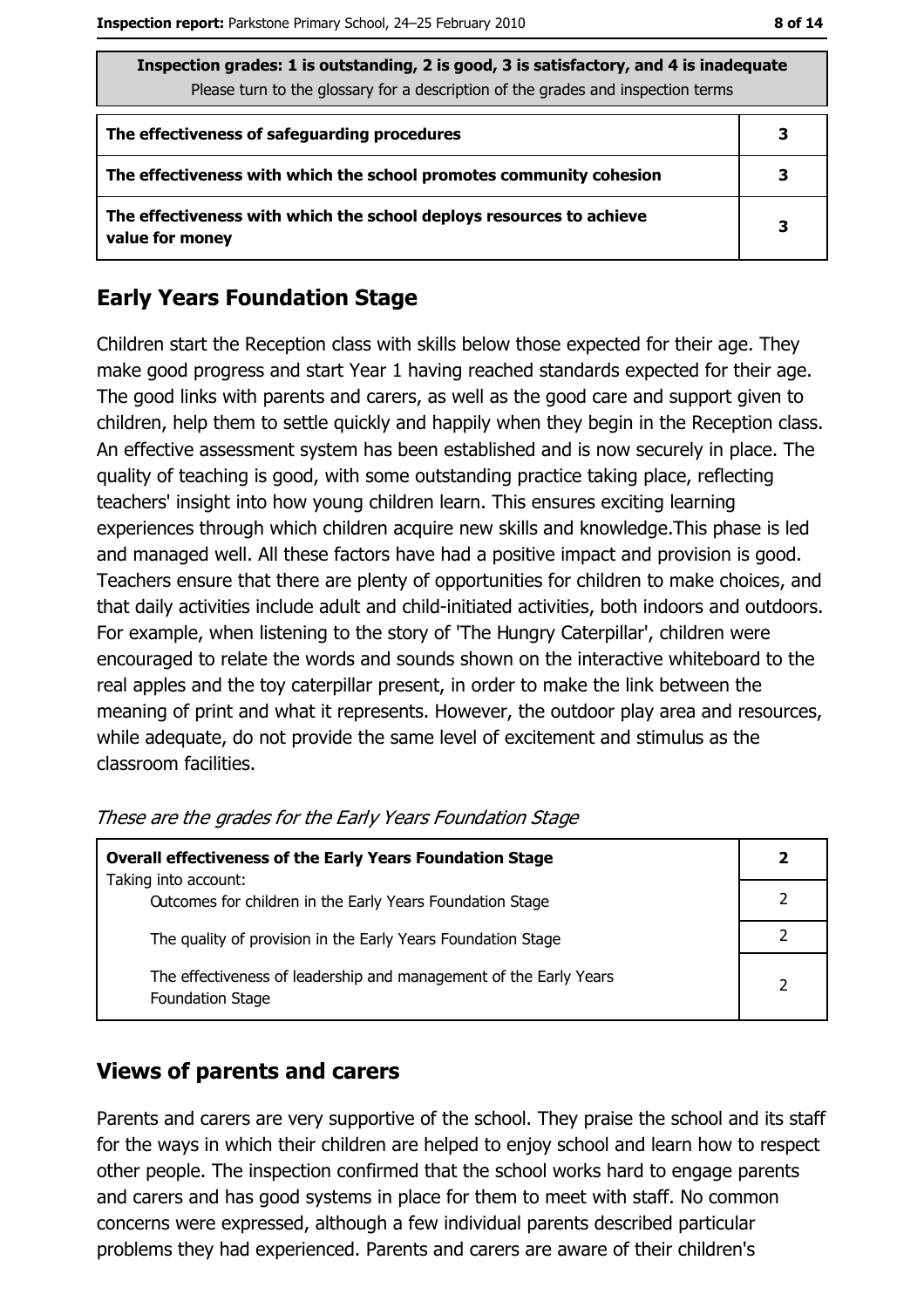progress and their targets and are satisfied with their children's achievement. They find teachers to be approachable and say they are helped to support their children's learning at home. They appreciate the safe environment of the school, where their children are happy and bullying is not an issue. As one parent said, 'My children have been given encouragement and guidance to learn and develop in a safe and happy environment. Both love going to school'.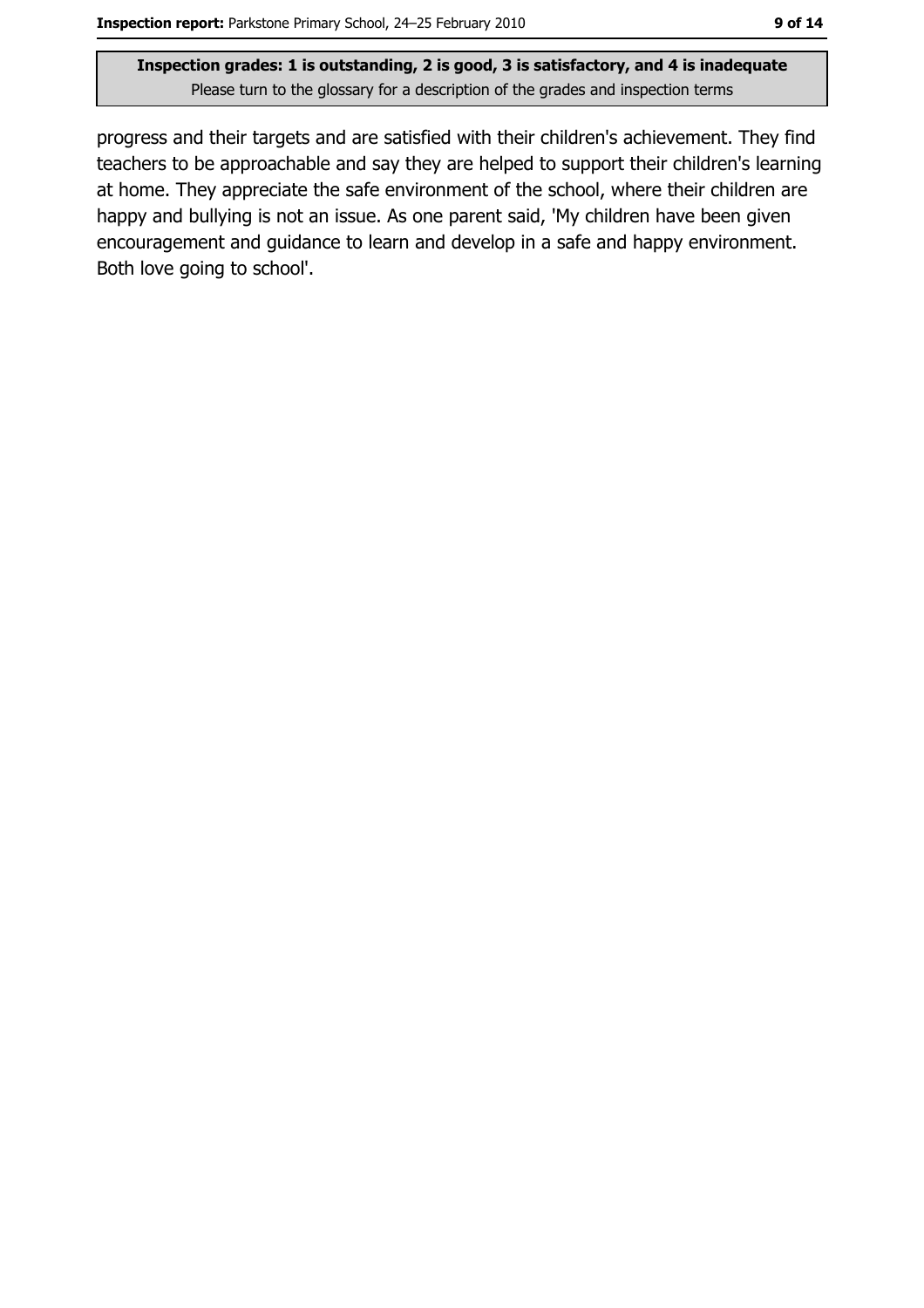#### Responses from parents and carers to Ofsted's questionnaire

Ofsted invited all the registered parents and carers of pupils registered at Parkstone Primary School to complete a questionnaire about their views of the school.

In the questionnaire, parents and carers were asked to record how strongly they agreed with 13 statements about the school.

The inspection team received 97 completed questionnaires by the end of the on-site inspection. In total, there are 335 pupils registered at the school.

| <b>Statements</b>                                                                                                                                                                                                                                       | <b>Strongly</b><br><b>Agree</b> |               | <b>Agree</b> |               | <b>Disagree</b> |                | <b>Strongly</b><br>disagree |                |
|---------------------------------------------------------------------------------------------------------------------------------------------------------------------------------------------------------------------------------------------------------|---------------------------------|---------------|--------------|---------------|-----------------|----------------|-----------------------------|----------------|
|                                                                                                                                                                                                                                                         | <b>Total</b>                    | $\frac{1}{2}$ | <b>Total</b> | $\frac{0}{0}$ | <b>Total</b>    | $\frac{0}{0}$  | <b>Total</b>                | $\frac{1}{2}$  |
| My child enjoys school                                                                                                                                                                                                                                  | 45                              | 46            | 48           | 49            | 1               | $\mathbf{1}$   | 0                           | 0              |
| The school keeps my child<br>safe                                                                                                                                                                                                                       | 41                              | 42            | 53           | 55            | $\overline{2}$  | 2              | 1                           | $\mathbf{1}$   |
| The school informs me<br>about my child's progress                                                                                                                                                                                                      | 26                              | 27            | 67           | 69            | 4               | 4              | $\mathbf{0}$                | 0              |
| My child is making enough<br>progress at this school                                                                                                                                                                                                    | 30                              | 31            | 59           | 61            | 5               | 5              | 0                           | 0              |
| The teaching is good at this<br>school                                                                                                                                                                                                                  | 32                              | 33            | 59           | 61            | 3               | 3              | 0                           | 0              |
| The school helps me to<br>support my child's learning                                                                                                                                                                                                   | 27                              | 28            | 61           | 63            | $\overline{7}$  | 7              | 2                           | $\overline{2}$ |
| The school helps my child to<br>have a healthy lifestyle                                                                                                                                                                                                | 33                              | 34            | 60           | 62            | 3               | 3              | 0                           | 0              |
| The school makes sure that<br>my child is well prepared for<br>the future (for example<br>changing year group,<br>changing school, and for<br>children who are finishing<br>school, entering further or<br>higher education, or<br>entering employment) | 17                              | 18            | 65           | 67            | 5               | 5              | $\mathbf{1}$                | $\mathbf{1}$   |
| The school meets my child's<br>particular needs                                                                                                                                                                                                         | 25                              | 26            | 66           | 68            | 6               | 6              | 0                           | 0              |
| The school deals effectively<br>with unacceptable behaviour                                                                                                                                                                                             | 22                              | 23            | 57           | 59            | 8               | 8              | 8                           | 8              |
| The school takes account of<br>my suggestions and<br>concerns                                                                                                                                                                                           | 20                              | 21            | 58           | 60            | 8               | 8              | 6                           | 6              |
| The school is led and<br>managed effectively                                                                                                                                                                                                            | 28                              | 29            | 57           | 59            | $\overline{4}$  | $\overline{4}$ | 3                           | $\overline{3}$ |
| Overall, I am happy with my<br>child's experience at this<br>school                                                                                                                                                                                     | 38                              | 39            | 51           | 53            | 5               | 5              | 3                           | 3              |

The table above summarises the responses that parents and carers made to each statement. The percentages indicate the proportion of parents and carers giving that response out of the total number of completed questionnaires. Where one or more parents and carers chose not to answer a particular question, the percentages will not add up to 100%.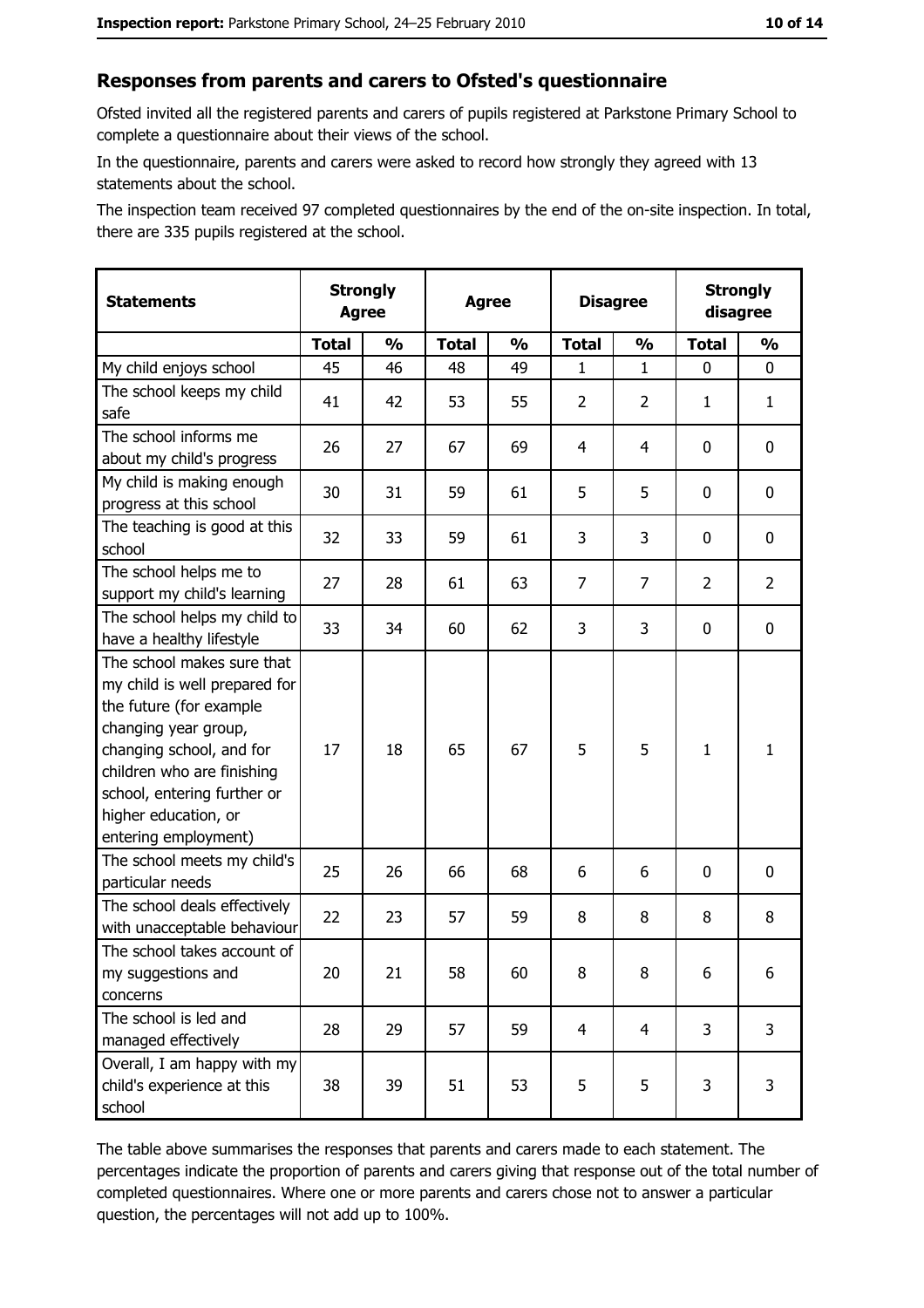# Glossary

| Grade   | <b>Judgement</b>   | <b>Description</b>                                                                                                                                                                                                               |  |
|---------|--------------------|----------------------------------------------------------------------------------------------------------------------------------------------------------------------------------------------------------------------------------|--|
| Grade 1 | <b>Outstanding</b> | These features are highly effective. An oustanding<br>school provides exceptionally well for its pupils' needs.                                                                                                                  |  |
| Grade 2 | Good               | These are very positive features of a school. A school<br>that is good is serving its pupils well.                                                                                                                               |  |
| Grade 3 | Satisfactory       | These features are of reasonable quality. A satisfactory<br>school is providing adequately for its pupils.                                                                                                                       |  |
| Grade 4 | Inadequate         | These features are not of an acceptable standard. An<br>inadequate school needs to make significant<br>improvement in order to meet the needs of its pupils.<br>Ofsted inspectors will make further visits until it<br>improves. |  |

## What inspection judgements mean

### Overall effectiveness of schools inspected between September 2007 and July 2008

|                       | Overall effectiveness judgement (percentage of<br>schools) |      |                     |                   |
|-----------------------|------------------------------------------------------------|------|---------------------|-------------------|
| <b>Type of school</b> | Outstanding                                                | Good | <b>Satisfactory</b> | <b>Inadequate</b> |
| Nursery schools       | 39                                                         | 58   | 3                   | 0                 |
| Primary schools       | 13                                                         | 50   | 33                  | 4                 |
| Secondary schools     | 17                                                         | 40   | 34                  | 9                 |
| Sixth forms           | 18                                                         | 43   | 37                  | $\overline{2}$    |
| Special schools       | 26                                                         | 54   | 18                  | $\overline{2}$    |
| Pupil referral units  | 7                                                          | 55   | 30                  | 7                 |
| All schools           | 15                                                         | 49   | 32                  | 5                 |

New school inspection arrangements were introduced on 1 September 2009. This means that inspectors now make some additional judgements that were not made previously.

The data in the table above were reported in The Annual Report of Her Majesty's Chief Inspector of Education, Children's Services and Skills 2007/08.

Percentages are rounded and do not always add exactly to 100. Secondary school figures include those that have sixth forms, and sixth form figures include only the data specifically for sixth form inspection judgements.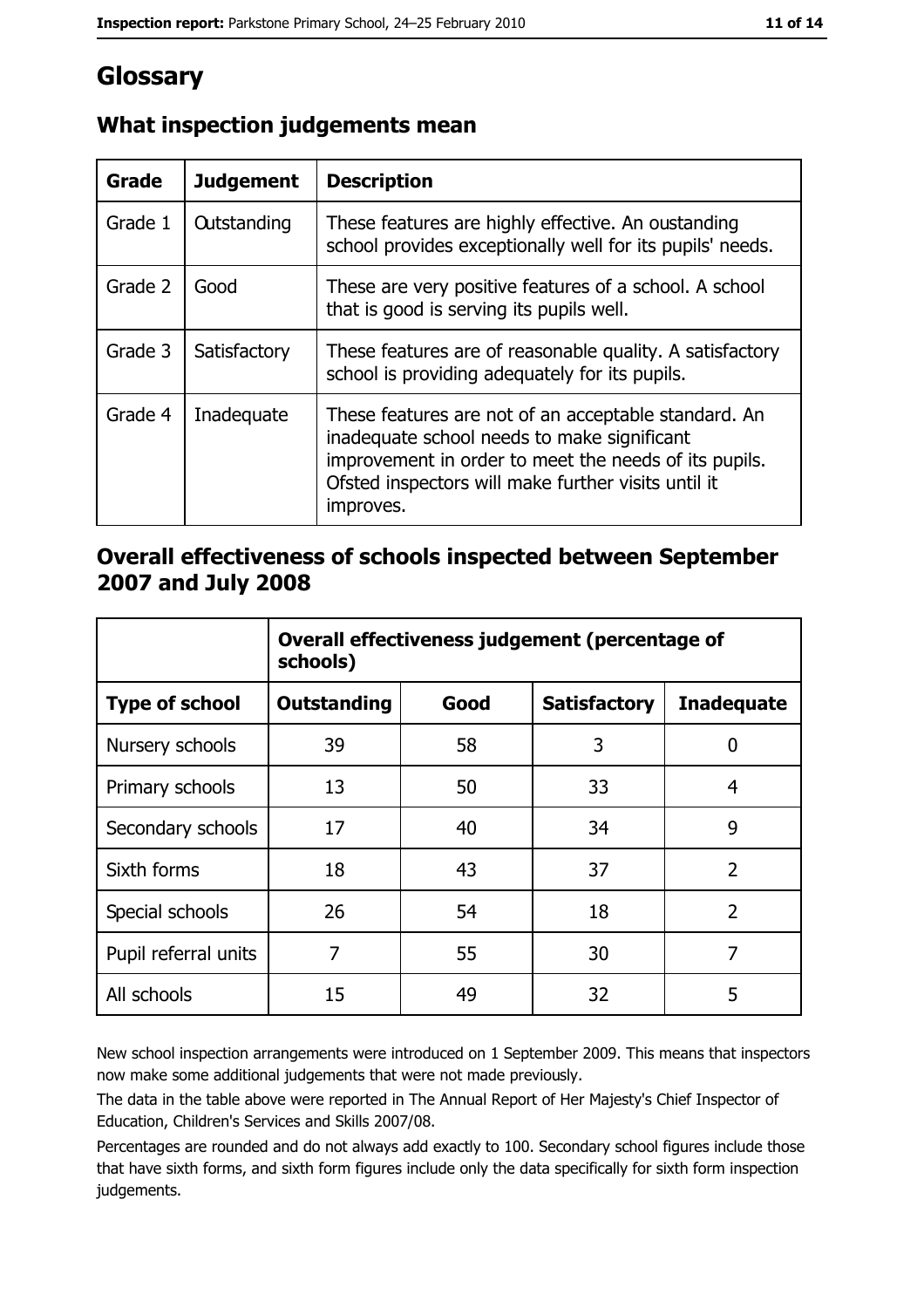# **Common terminology used by inspectors**

| Achievement:                  | the progress and success of a pupil in<br>their learning, development or training.                                                                                                                                                                                                                           |
|-------------------------------|--------------------------------------------------------------------------------------------------------------------------------------------------------------------------------------------------------------------------------------------------------------------------------------------------------------|
| Attainment:                   | the standard of the pupils' work shown by<br>test and examination results and in<br>lessons.                                                                                                                                                                                                                 |
| Capacity to improve:          | the proven ability of the school to<br>continue improving. Inspectors base this<br>judgement on what the school has<br>accomplished so far and on the quality of<br>its systems to maintain improvement.                                                                                                     |
| Leadership and management:    | the contribution of all the staff with<br>responsibilities, not just the headteacher,<br>to identifying priorities, directing and<br>motivating staff and running the school.                                                                                                                                |
| Learning:                     | how well pupils acquire knowledge,<br>develop their understanding, learn and<br>practise skills and are developing their<br>competence as learners.                                                                                                                                                          |
| <b>Overall effectiveness:</b> | inspectors form a judgement on a school's<br>overall effectiveness based on the findings<br>from their inspection of the school. The<br>following judgements, in particular,<br>influence what the overall effectiveness<br>judgement will be.                                                               |
|                               | The school's capacity for sustained<br>improvement.<br>Outcomes for individuals and groups<br>of pupils.<br>The quality of teaching.<br>The extent to which the curriculum<br>meets pupil's needs, including where<br>relevant, through partnerships.<br>The effectiveness of care, guidance<br>and support. |
| Progress:                     | the rate at which pupils are learning in<br>lessons and over longer periods of time. It<br>is often measured by comparing the<br>pupils' attainment at the end of a key<br>stage with their attainment when they<br>started.                                                                                 |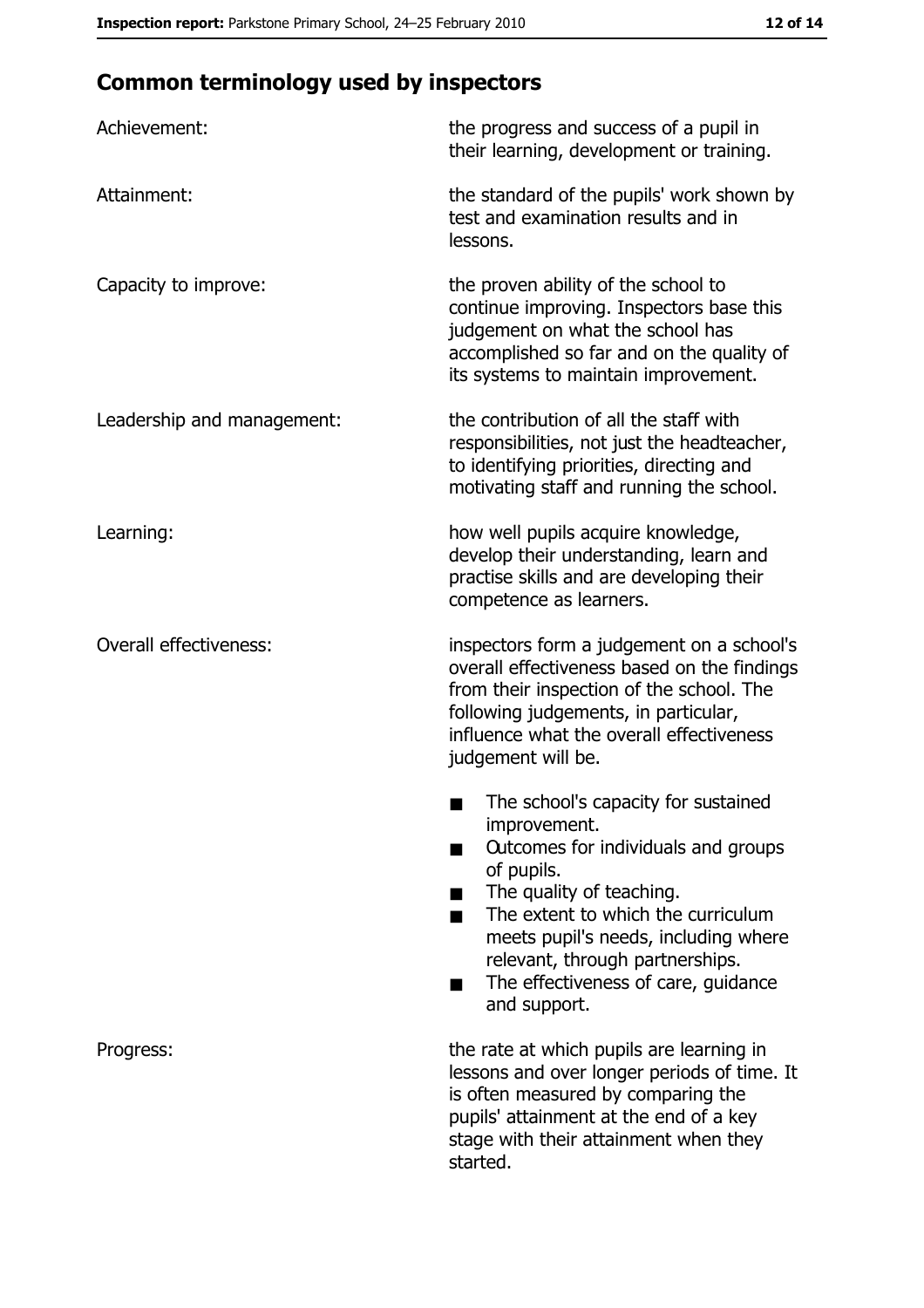This letter is provided for the school, parents and carers to share with their children. It describes Ofsted's main findings from the inspection of their school.



26 February 2010

Dear Pupils

Inspection of Parkstone Primary School, Hull, HU6 7DE

Thank you for being so welcoming and friendly when my colleagues and I inspected your school recently. Please thank your parents and carers for all their letters and for talking to us. We enjoyed watching and listening to you in your lessons, reading your work and talking to you. I was particularly impressed by your enthusiastic singing in assembly.

I was impressed by how well you all get on so well together, whether in the classrooms or out in the playgrounds. I like the way you take responsibility and have a pride in your school. You help to make your classrooms interesting places to be in. I appreciate how well your school helps you in learning to live healthily. Your teachers ensure that you are safe and that you know how to live safely. You obviously enjoy your school, but by Year 6 you are also well prepared to go on to your next school in Year 7.

We found that your school gives you a satisfactory standard of education because teaching is sound and the curriculum is planned well. This helps you to make satisfactory progress throughout your time at Parkstone. To make things even better, we have asked your headteacher and teachers to ensure that you continue to improve in mathematics and English by developing some of your basic skills in writing and in calculating and problem-solving in mathematics. We have also asked that teachers plan even more carefully so that you all make the progress of which you are capable. You can help by continuing to work hard.

I hope you continue to enjoy school and I wish you well for the future

Yours sincerely,

Mr Bernard Jones

Lead Inspector